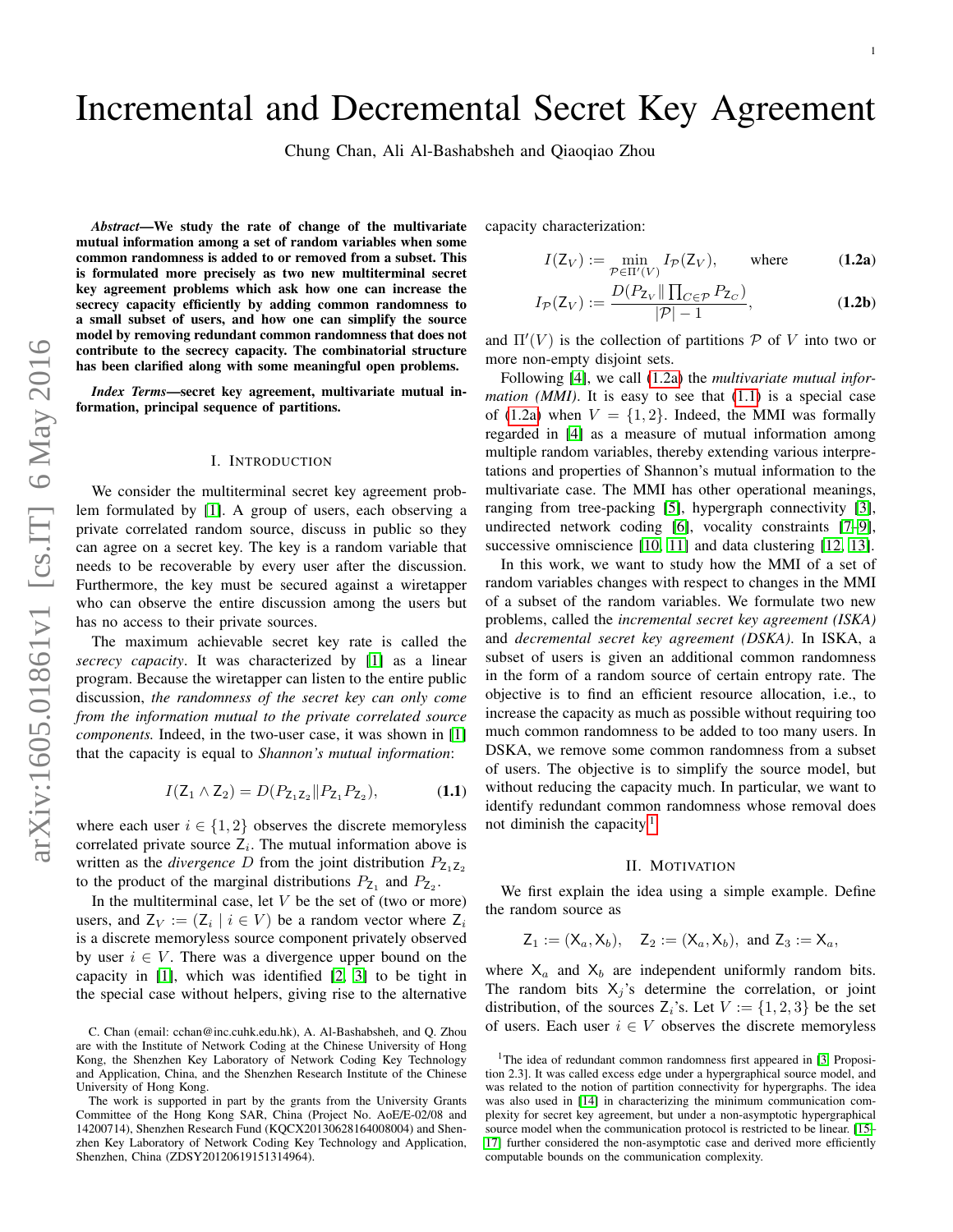source  $Z_i$  privately. It is easy to see that the users can agree on a secret key bit, namely,  $X_a$ , without any public discussion. In fact, the users cannot agree on any more secret key bits, even with additional public discussion. This is clear since  $X_a$ is already the entire private observation of user 3. *The secrecy capacity is therefore* 1 *bit.*

For ISKA, we consider adding a common randomness to a subset of users. For example, we may add a new independent bit  $X_c$  to the private sources of users 2 and 3 as follows:

$$
{\sf Z}_1':=({\sf X}_a,{\sf X}_b),\quad {\sf Z}_2':=({\sf X}_a,{\sf X}_b,{\sf X}_c),\text{ and }{\sf Z}_3':=({\sf X}_a,{\sf X}_c),
$$

where user  $i \in V$  observes the new source  $Z'_i$  instead of  $Z_i$ . With such an increment to the private sources, the bit  $X_b$  can also be used as a secret key in addition to  $X_a$ , i.e., the secret key can be chosen as  $K = (X_a, X_b)$ . To achieve this, user 2 can reveal in public the XOR  $F := X_b \oplus X_c$ , and so user 3 can recover  $X_b$  by subtracting  $X_c$  from the sum. It can be shown that K is independent of F and is therefore kept secret from a wiretapper observing the entire public discussion. *The secrecy capacity is now equal to* 2 *bits.*

In the above, the addition of the private common randomness  $X_c$  increased the secrecy capacity by 1 bit. If we are allowed to choose who to give this common randomness to, the current choice of users 2 and 3 is in fact the most efficient (besides the equivalent choice of users 1 and 3). For example, if  $X_c$  were given to users 1 and 2 instead, then it is evident that the capacity would not have increased. Of course, one may choose to give  $X_c$  to user 1 in addition to users 2 and 3, where the capacity would be 2 bits. However, such an allocation is not considered efficient since additional resources, e.g., private communication, may be needed to give  $X_c$  to user 1.

For DSKA, we consider removing some common randomness from a subset of users, while trying not to diminish the secrecy capacity. It is easy to see that removing  $X_b$  from users 1 and 2 does not diminish the capacity, while removing  $X_a$  from all the users does.<sup>[2](#page-1-0)</sup> In other words, the common randomness  $X_b$  is redundant but  $X_a$  is not. We can therefore consider the following simpler source for the purpose of achieving the secrecy capacity of 1 bit:

$$
\mathsf{Z}_i'':=\mathsf{X}_a\hspace{1cm}\text{for }i\in\{1,2,3\}.
$$

Simplifying the source is useful because it simplifies the capacity-achieving scheme in [\[1\]](#page-6-0) by reducing the amount of discussion required for the *communication for omniscience*.

## III. PROBLEM FORMULATION

We will formulate ISKA and DSKA as extensions of the secret key agreement problem in [\[1\]](#page-6-0) under the source model without wiretapper's side information nor helpers. Readers may refer to [\[1\]](#page-6-0) for the detailed secret key agreement protocol. In our formulation, we will only need the characterization [\(1.2a\)](#page-0-0) [\[3\]](#page-6-2) of the secrecy capacity. In this paper, we primarily denote sets with capital letters, random variables with the sans-serif font, and families of sets with script typeface letters. Furthermore, for a family  $\mathcal F$  of sets, we will use minimal  $\mathcal F$  and maximal  $\mathcal F$  to denote, respectively, the sets of inclusion-wise minimal and maximal elements of  $\mathcal{F}$ .

# *A. Incremental secret key agreement*

To formulate ISKA, we consider adding a common randomness X of entropy  $\epsilon > 0$  to a subset S of users:

**Definition 3.1** For  $S \subseteq V$  and  $\epsilon > 0$ , we say that  $Z_V^{S,\epsilon}$  is an  $(S, \epsilon)$ -incremented source of Z<sub>V</sub> if it can be written as

$$
Z_i^{S,\epsilon} := \begin{cases} (Z_i, X) & i \in S \\ Z_i & \text{otherwise,} \end{cases}
$$
 (3.1)

where X is independent of  $Z_V$  and has entropy  $H(X) = \epsilon$ .

We want to characterize the *rate of increase* in the secrecy capacity [\(1.2a\)](#page-0-0) of the incremented source:

Definition 3.2 The subderivative (one-sided limit)

$$
\rho_S^+(Z_V) := \left. \frac{\partial I(Z_V^{S,\epsilon})}{\partial \epsilon} \right|_{\epsilon=0^+} = \lim_{\epsilon \downarrow 0} \frac{I(Z_V^{S,\epsilon}) - I(Z_V)}{\epsilon} \tag{3.2}
$$

is the *growth rate* of the secrecy capacity for the private source  $Z_V$  with respect to an infinitesimal increment in the common randomness of the subset S. Since the additional common randomness X is a valuable resource, we want to maximize the growth rate among all subsets  $S$  of the same size as in

<span id="page-1-2"></span>
$$
\rho_k^+(Z_V) := \max_{S \subseteq V : |S| \le k} \rho_S^+(Z_V) \tag{3.3}
$$

for integer k. We refer to  $\rho_k^+$  as the *growth rate of order*  $k_{\cdot\Box}$ 

For an efficient allocation of common randomness, we want to identify small subsets with strictly positive growth rate:

**Definition 3.3**  $S \subseteq V$  is said to be a *critical (hyper)edge* if it is inclusion-wise *minimal* with  $\rho_S^+(Z_V) > 0$ . We use

$$
S_{\text{crit}}(\mathsf{Z}_V) := \text{minimal}\big\{S \subseteq V \mid \rho_S^+(\mathsf{Z}_V) > 0\big\} \tag{3.4}
$$

to denote the set of all critical edges.<sup>3</sup> 
$$
\Box
$$

(We remark that a critical edge S is an edge in the  $(S, \epsilon)$ incremented source.) Out of all the critical edges, the subsets with minimum size require the least resource. It is easy to argue that the minimum critical edges are the optimal solutions to [\(3.3\)](#page-1-2) for the smallest k such that  $\rho_k^+(Z_V) > 0$ .

#### *B. Decremental secret key agreement*

To formulate the DSKA problem, we will consider a special kind of random sources:

<span id="page-1-0"></span><sup>&</sup>lt;sup>2</sup>Note that we remove a common randomness from all the users observing it. The source is simpler after such a removal since its joint entropy reduces strictly by the amount of common randomness we remove. It is possible to extend this to more general multi-letter preprocessing of the random source, and doing so is potentially more useful for non-hypergraphical sources.

<span id="page-1-1"></span><sup>&</sup>lt;sup>3</sup>Unlike [\[14\]](#page-6-12), the word critical is associated with an edge rather than a set family for a non-asymptotic hypergraphical source. Furthermore, the notion of critical family in [\[14\]](#page-6-12) is related to the notion of excess edge in DSKA rather than the notion of critical edge in the ISKA problem. We also consider an asymptotic source model that is not restricted to be hypergraphical.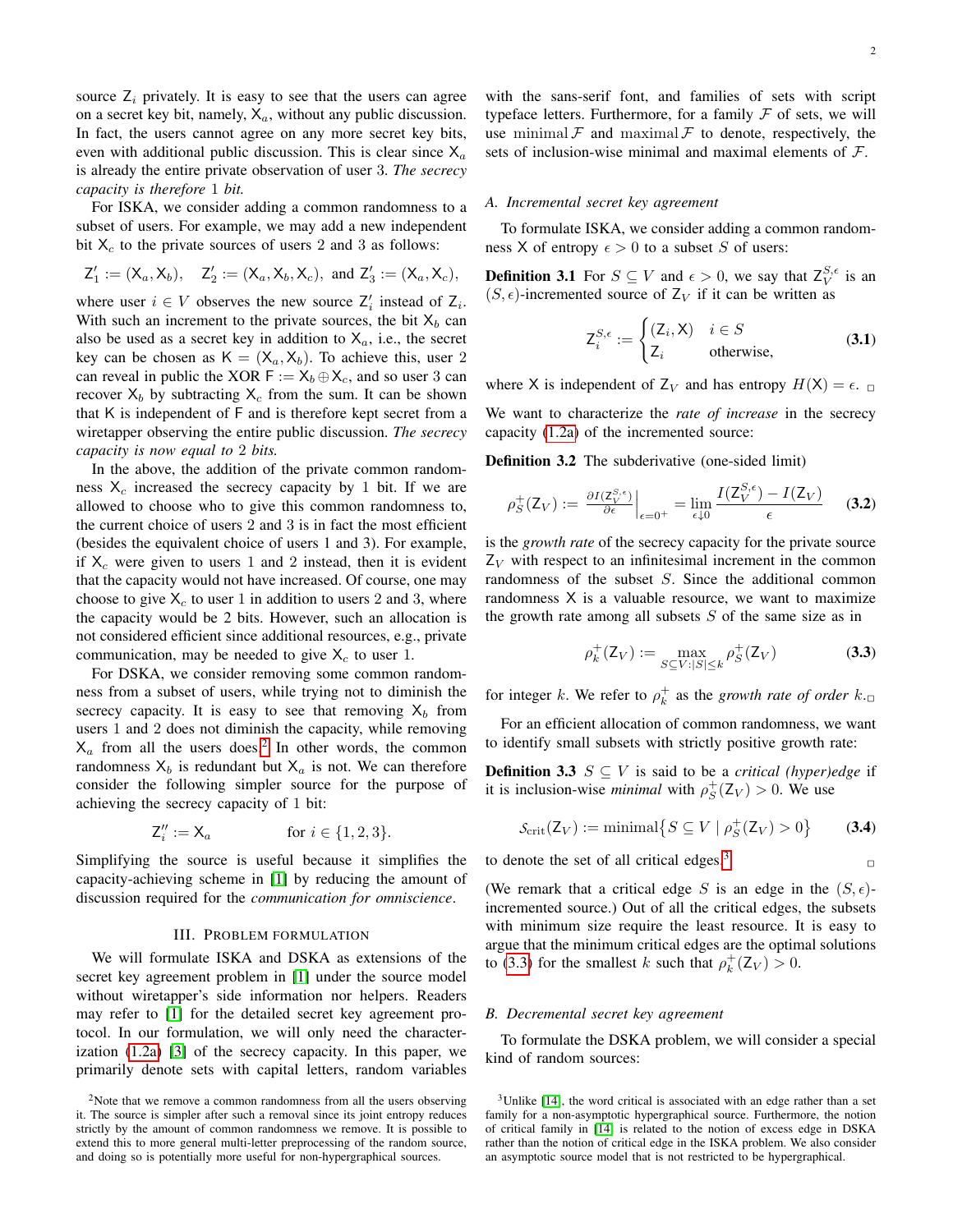**Definition 3.4** We say that a source  $Z_V$  has an edge  $S \subseteq V$ if there is a common randomness X' that is observed only by the users in  $S$ , i.e., if we can rewrite  $Z_i$  (up to bijection) as

$$
Z_i = \begin{cases} (Z'_i, X') & i \in S \\ Z'_i & \text{otherwise,} \end{cases} \tag{3.5}
$$

where  $Z_V'$  is independent of X'. We reduce such a source to the following  $(S, \epsilon)$ -decremented source by removing an  $\epsilon \in$  $(0, H(X')$ ] amount of common randomness X':

$$
Z_i^{S,-\epsilon} = \begin{cases} (Z_i', X) & i \in S \\ Z_i' & (3.6) \end{cases}
$$

for some common randomness X independent of  $Z_V'$  and with  $H(\mathsf{X}) = H(\mathsf{X}') - \epsilon.$ 

Contrary to ISKA, we are interested in the *rate of decrease* in the secrecy capacity [\(1.2a\)](#page-0-0):

Definition 3.5 The subderivative (one-sided limit)

$$
\rho_S^-(Z_V) := -\frac{\partial I(Z_V^{S,-\epsilon})}{\partial \epsilon}\Big|_{\epsilon=0^+}\lim_{\epsilon\downarrow 0}\frac{I(Z_V)-I(Z_V^{S,-\epsilon})}{\epsilon},\quad (3.7)
$$

is the *loss rate* of the secrecy capacity for the private source  $Z_V$  with edge S.

Unlike ISKA, we are interested in edges  $S$  with zero loss rate.

**Definition 3.6**  $S \subseteq V$  is said to be an *excess* or *redundant* edge if the corresponding loss rate is 0 for the source  $Z_V$ with edge  $S$ . In this case, we can simplify the secret key agreement by removing common randomness of the edge S without diminishing the secrecy capacity.  $\Box$ 

## IV. MAIN RESULTS

As pointed out by [\[6,](#page-6-5) [18\]](#page-6-15) and elaborated in [\[4\]](#page-6-3), the MMI can be computed in polynomial time using *submodular function minimization* [\[19\]](#page-6-16) algorithms. A polynomial time algorithm was also given by an earlier work of Fujishige [\[20,](#page-6-17) [21\]](#page-6-18) for a more general type of *submodular functions* and *set family*. It turns out that the characterization and computation of the growth rate, loss rate, critical edges, and excess edges depend only on the optimal partitions that attain the MMI [\(1.2a\)](#page-0-0). The set of the optimal partitions will be denoted by

$$
\Pi^*(Z_V) := \{ \mathcal{P} \in \Pi'(V) \mid I_{\mathcal{P}}(Z_V) = I(Z_V) \}.
$$
 (4.1)

Using the combinatorial result of [\[22\]](#page-6-19), the set  $\Pi^*(Z_V) \cup \{V\}$ forms a lattice, and hence admits a unique finest partitionm

$$
\mathcal{P}^*(Z_V) := \min \Pi^*(Z_V). \tag{4.2}
$$

Here, the minimum is with respect to the partial order " $\prec$ " of the partitions, which is defined as  $\mathcal{P} \prec \mathcal{P}'$  if the partition  $P$  is finer than (or a refinement of) the partition  $P'$ . In other words,  $P$  can be obtained by further partitioning one or more subsets in  $\mathcal{P}'$ . Following [\[4\]](#page-6-3), we will refer to the finest partition  $P^*(Z_V)$  as the *fundamental partition*. This partition has an elegant interpretation [\[12\]](#page-6-10) in data clustering, and furthermore, can be computed in strongly polynomial time using algorithms such as [\[23\]](#page-6-20) applied to the *minimum average cost clustering*.

For ISKA, we can characterize the growth rate and critical edges using the optimal partitions as follows:

**Theorem 4.1** *For any*  $Z_V$  *and*  $S \subseteq V$ *,* 

<span id="page-2-3"></span><span id="page-2-0"></span>
$$
\rho_S^+(Z_V) = \min_{\mathcal{P} \in \Pi^*(Z_V)} \frac{\sum_{C \in \mathcal{P}} \chi_{\{C \cap S \neq \emptyset\}} - \chi_{\{S \neq \emptyset\}}}{|\mathcal{P}| - 1}, \quad \textbf{(4.3a)}
$$

*where* χ *is the indicator function of the condition specified in the subscript. It follows that*

<span id="page-2-1"></span>
$$
S_{\text{crit}}(Z_V) = \text{minimal}\{S \subseteq V \mid
$$
  

$$
S \nsubseteq C, \forall C \in \mathcal{P} \in \Pi^*(Z_V)\}.
$$
 (4.3b)

*In other words,*  $S \subseteq V$  *is critical iff it is a minimal set that overlaps at least two blocks of every optimal partition.* ✷

PROOF See Appendix [A.](#page-4-0)

Indeed,  $S_{\text{crit}}(Z_V)$  depends on  $Z_V$  only through the coarsest optimal partitions in  $\Pi^*(Z_V)$ . This is because, if S crosses a partition, i.e., overlaps at least two blocks of the partition, then it must also cross any refinement of the partition.

For DSKA, we can similarly characterize the loss rate and excess edges as follows:

**Theorem 4.2** *For any*  $Z_V$  *with edge*  $S \subseteq V$ *,* 

$$
\rho_S^-(\mathsf{Z}_V) = \max_{\mathcal{P} \in \Pi^*(\mathsf{Z}_V)} \frac{\sum_{C \in \mathcal{P}} \chi_{\{C \cap S \neq \emptyset\}} - \chi_{\{S \neq \emptyset\}}}{|\mathcal{P}| - 1}.
$$
 (4.4a)

*It follows that* S *is an excess edge iff*

<span id="page-2-6"></span><span id="page-2-5"></span><span id="page-2-4"></span>
$$
\exists C \in \mathcal{P}^*(\mathsf{Z}_V), S \subseteq C,\tag{4.4b}
$$

*i.e.,* S *does not cross the fundamental partition.* ✷

PROOF See Appendix [A.](#page-4-0)

The condition for an excess edge depends only on the fundamental partition, and therefore can be checked in strongly polynomial time.

Equations [\(4.3a\)](#page-2-0) and [\(4.3b\)](#page-2-1) imply the following simple properties of  $\rho_k^+$  [\(3.3\)](#page-1-2) and  $S_{\text{crit}}$ .

**Proposition 4.1**  $\rho_k^+(Z_V)$  is non-decreasing in k and equal to 0 *for*  $k \leq 1$ *. Furthermore,* 

<span id="page-2-7"></span>
$$
\rho_k^+(Z_V) = 1 \quad \text{ iff } \quad k \ge |{\it T}^*(Z_V)|,
$$

*the size of the fundamental partition. Finally, we have at least one critical edge, i.e.*  $S_{\text{crit}}(Z_V) \neq \emptyset$ *, and the minimum size of a critical edge is at least* 2*, i.e.,*  $\min\{|S| \mid S \in \mathcal{S}_{\text{crit}}(\mathsf{Z}_V)\} \geq 2.$ 

PROOF See Appendix [A.](#page-4-0)

Computing  $\rho_k^+$  in general can be quite difficult but some simple cases will be given in the next section. Surprisingly, it turns out that computing a minimum critical edge can be done in strongly polynomial time, which is due to the result below.

<span id="page-2-2"></span>**Theorem 4.3** All critical edges in  $S_{\text{crit}}(Z_V)$  have the same *size, and are therefore minimum.*  $\Box$ 

In other words, all the critical edges are minimum. A critical edge can be obtained easily as follows: Starting with  $S = V$ , repeatedly remove an element from S as long as doing so does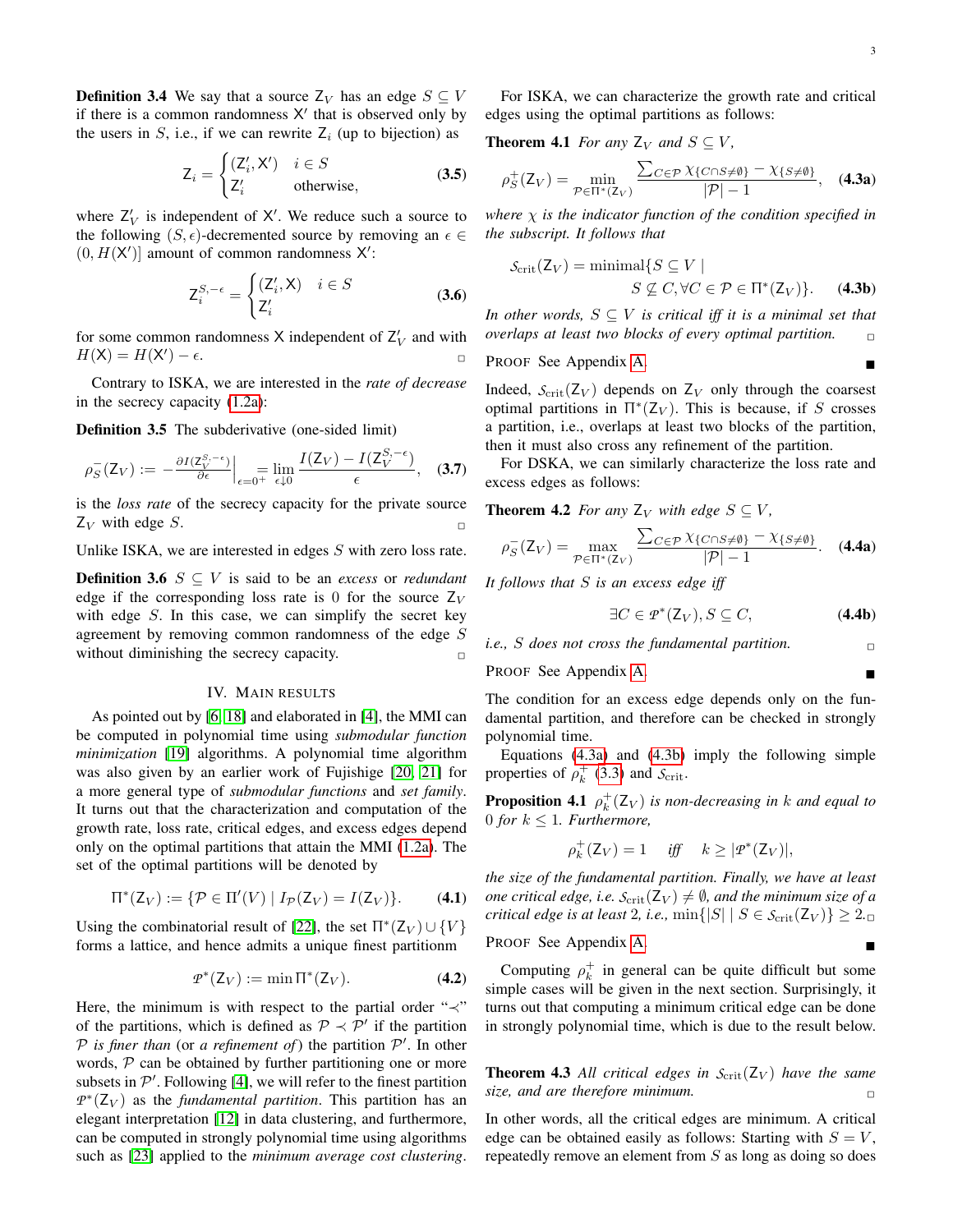not violate  $I(\mathsf{Z}_{V}^{S,1}) > I(\mathsf{Z}_{V})$ . The condition can be checked in strongly polynomial time for at most  $O(|V|^2)$  times.

Indeed, a stronger result can be proved. We will characterize the critical edges completely using only the maximal blocks from the optimal partitions,

<span id="page-3-7"></span>
$$
\mathcal{T}_{\text{max}}(Z_V) := \text{maximal} \bigcup \Pi^*(Z_V) \tag{4.5}
$$

which can also be computed in strongly polynomial time. More precisely, we can show that:

Lemma 4.1 *Either one of the following cases happen:*

$$
\mathcal{T}_{\text{max}}(\mathsf{Z}_V) \in \Pi^*(\mathsf{Z}_V) \tag{4.6}
$$

$$
\overline{T}_{\text{max}}(Z_V) := \{ V \setminus C : C \in \mathcal{T}_{\text{max}}(Z_V) \} \in \Pi'(U) \qquad (4.7)
$$

*for some*  $U \subseteq V$ *. In words, either*  $T_{\text{max}}(Z_V)$  *is an optimal partition or its complement*  $T_{\text{max}}(Z_V)$  *is a set of at least two non-empty disjoint subsets of V. Indeed,* [\(4.6\)](#page-3-0) *means that*  $T_{\text{max}}(Z_V)$  *is the unique coarsest optimal partition.* 

<span id="page-3-2"></span>Theorem 4.4 *If* [\(4.6\)](#page-3-0) *happens,*

$$
\mathcal{S}_{\text{crit}}(\mathsf{Z}_V) = \{ \{i, j\} \mid i \in C, j \in V \setminus C, C \in \mathcal{T}_{\text{max}}(\mathsf{Z}_V) \}
$$
\n(4.8)

*and so all the critical edges have size* 2*. If* [\(4.7\)](#page-3-1) *happens,*

$$
S_{\rm crit}(Z_V) = \{ \{ i_C \mid C \in \mathcal{T}_{\rm max}(Z_V) \} \mid i_C \in V \setminus C \}, \quad (4.9)
$$

*which is taken to mean the collection of the sets*  $\{i_C \mid C \in$  $\{T_{\text{max}}(Z_V)\}\;$  *of representatives*  $i_C$  *of subsets*  $V \setminus C$  *for*  $C \in$  $T_{\text{max}}(Z_V)$ *. It follows that*  $|T_{\text{max}}(Z_V)|$  *is the size of all the critical edges.* ✷

Note that, Theorem [4.4](#page-3-2) implies Theorem [4.3](#page-2-2) immediately.

PROOF See Appendix [B.](#page-4-1)

<span id="page-3-6"></span>**Example 4.1** Consider  $V = \{1, 2, 3\}$ . Let  $Z_1 = Z_2$  be a uniformly random bit, and  $Z_3 = 0$ . It can be shown that

$$
\Pi^*(Z_V) = \{\{\{1, 2\}, \{3\}\}\}\
$$

$$
\mathcal{S}_{\text{crit}}(Z_V) = \{\{1, 3\}, \{2, 3\}\}.
$$

There is a unique optimal partition and so  $T_{\text{max}}(Z_V)$  $P^*(Z_V) = \{\{1,2\},\{3\}\}\in \Pi^*(Z_V)$ , satisfying [\(4.6\)](#page-3-0). The set of critical edges by [\(4.8\)](#page-3-3) is  $S_{\text{crit}}(Z_V) = \{\{1,3\},\{2,3\}\}.$ 

Indeed, [\(4.6\)](#page-3-0) may hold even when the optimal partition is not unique. For instance, consider  $V = \{1, 2, 3\}$  and let  $Z_1 :=$  $(X_a, X_b, X_c)$ ,  $Z_2 := (X_a, X_b, X_d)$  and  $Z_3 := (X_c, X_d)$  where  $X_i$ 's are uniformly random and independent bits. It follows that

$$
\Pi^*(Z_V) = \{\{\{1, 2\}, \{3\}\}, \{\{1\}, \{2\}, \{3\}\}\}\
$$

$$
\mathcal{T}_{\text{max}}(Z_V) = \{\{1, 2\}, \{3\}\} \in \Pi^*(Z_V)
$$

$$
\mathcal{S}_{\text{crit}}(Z_V) = \{\{1, 3\}, \{2, 3\}\}
$$

which satisfies [\(4.6\)](#page-3-0) but  $T_{\text{max}}$  is the coarsest partition rather than the fundamental partition.  $\Box$ 

<span id="page-3-5"></span>**Example 4.2** Let  $V = \{1, 2, 3, 4\}$ , and

$$
Z_1 = X_a
$$
,  $Z_2 = (X_a, X_b)$ ,  $Z_3 = (X_b, X_c)$ , and  $Z_4 = X_c$ 

where  $X_i$ 's are independent uniformly random bits. The optimal partitions in  $\Pi^*(Z_V)$  are shown in Fig. [1b,](#page-4-2) and  $T_{\text{max}}(Z_V) = \{ \{1, 2, 3\}, \{2, 3, 4\} \}.$  Although  $T_{\text{max}}(Z_V)$  is not an optimal partition,  $\bar{T}_{\text{max}}(Z_V) = \{ \{4\}, \{1\} \}$ , which satisfies [\(4.7\)](#page-3-1). By [\(4.9\)](#page-3-4), the set of minimum critical edges is  $S_{\text{crit}}(Z_V) = \{\{1,4\}\}\$ . It crosses at least two blocks of every coarsest optimal partition, and therefore every optimal partition.

<span id="page-3-8"></span><span id="page-3-0"></span>Example [4.2](#page-3-5) is a special case of the pairwise independent network (PIN) source model [\[24\]](#page-6-21), where in this example the source is simply a tree, see Fig. [1a.](#page-4-2) For tree PINs in general, it can be argued that a partition  $\mathcal{P} \in \Pi'(V)$  is optimal iff each block  $C \in \mathcal{P}$  induces a tree on C. For example, the optimal partition  $\{\{1, 2\}, \{3, 4\}\}\$  in Fig. [1b](#page-4-2) induces two subtrees, one connecting 1 and 2, and the other connecting 3 and 4. Thus, the fundamental partition is always the partition into singletons, but it is not the only optimal partition for  $|V| > 3$ . Nevertheless, we can show that there is only one critical edge and such an edge is equal to the set of leaves.  $\Box$ 

## <span id="page-3-1"></span>V. COMPUTING THE GROWTH RATE OF DIFFERENT ORDERS

<span id="page-3-3"></span>In this section, we will illustrates the computation of  $\rho_k^+$  in [\(3.3\)](#page-1-2). There are simple cases where  $\rho_k^+$  (and therefore  $\mathcal{S}_{\text{crit}}$ ) can be computed easily. For example, in the special case when the fundamental partition is the unique optimal partition, i.e.  $|\Pi^*(Z_V)| = 1$ , it can be argued easily from [\(4.3a\)](#page-2-0) that

$$
\rho_k^+(Z_V) = \frac{k-1}{|\mathcal{P}^*(Z_V)|-1} \quad \text{for } k \le |\mathcal{P}^*(Z_V)|,
$$

<span id="page-3-4"></span>where an optimal solution  $S$  to [\(3.3\)](#page-1-2) is any set of  $k$  elements, each from a different block of the fundamental partition. In particular,

$$
\mathcal{S}_{\text{crit}}(\mathsf{Z}_V) = \{ \{i, j\} \mid i \in C, j \in V \setminus C, C \in \mathcal{P}^*(\mathsf{Z}_V) \}
$$

and so all the critical edges are minimum with size 2. When the partition into singletons is the unique optimal partition, then the optimal solution  $S$  to [\(3.3\)](#page-1-2) is simply any k-subset of  $V$ . In particular, the singleton partition is shown to be the unique optimal partition in [\[7\]](#page-6-6) for any PIN model that corresponds to a complete graph. We can also show the same result for any PIN model that corresponds to a cycle. In general, it is possible to check in strongly polynomial time whether the fundamental partition is the unique optimal partition. (See Appendix [C.](#page-6-22)) For instance, in Example [4.1,](#page-3-6) the optimal partition is unique and all the critical edges have size 2 as expected. More details about the computation and interpretations of the fundamental partition can be found in [\[4\]](#page-6-3).

When the optimal partition is not unique,  $\rho_k^+(Z_V)$  may not be linear in  $k$ . The marginal increase in growth rate may not be diminishing in  $k$  either. This is the case, for instance, for Example [4.2](#page-3-5) as shown in Fig. [1c.](#page-4-2)

If  $H(\mathsf{Z}_B)$  is an integer for every  $B \subseteq V$ , then  $\rho_S^+(\mathsf{Z}_V)$ can be computed in strongly polynomial time. To argue this, choose  $\epsilon = \frac{1}{|V|!}$ . Note that  $I_{\mathcal{P}}(Z_V)/\epsilon$  is an integer and so  $I_{\mathcal{P}}(\mathsf{Z}_V)$  for different  $\mathcal{P} \in \Pi'(V) \backslash \Pi^*(\mathsf{Z}_V)$  is larger than  $I(\mathsf{Z}_V)$ by at least  $\epsilon$ , while  $I(Z_V^{\mathcal{S}, \epsilon})$  is larger than  $I(Z_V)$  by at most  $\epsilon$ . Thus,  $\Pi^*(Z_V^{S,\epsilon}) \subseteq \Pi^*(Z_V)$  and so  $\rho_S^+(Z_V) = \frac{I(Z_V^{S,\epsilon}) - I(Z_V)}{\epsilon}$  $\frac{(-1)(2V)}{\epsilon}$ . Each term on the R.H.S. can be computed in strongly polynomial time. A more refined argument suggests that one can choose any  $\epsilon \leq \frac{1}{(|V| - 1)(|V| - 2)}$ .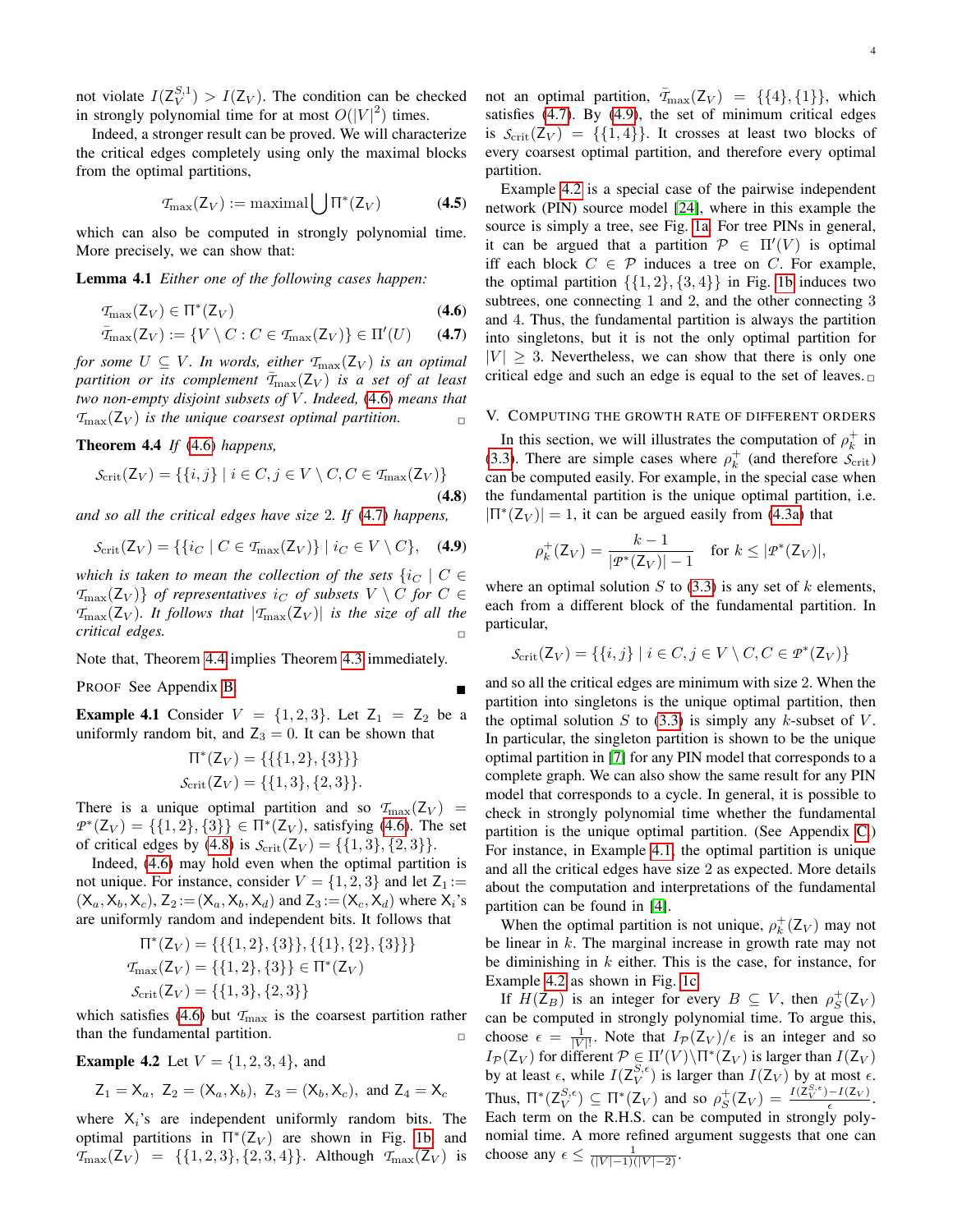<span id="page-4-2"></span>

Fig. 1: Optimal partitions and rate of increase of the tree network in Example [4.2.](#page-3-5)

#### VI. CONCLUSION

In this work, we have formulated the ISKA and DSKA problems to study how the MMI of a set of random variables changes with respect to an infinitesimal increment and decrement in the MMI of a subset of the random variables. We found that the set of opimal partitions that attain the MMI of a set of random variables completely characterizes the growth rate for ISKA and the loss rate for DSKA.

For ISKA, the growth rate can be computed easily in some special cases, e.g., when the optimal partition is unique. In general, however, it is not clear whether the computation can be done in polynomial time. The growth rate can be non-linear in the order, and the marginal return may even increase as we increase the order. Very surprisingly, however, a minimum critical edge can be computed in strongly polynomial time because all critical edges have the same size. In other words, one can easily identify a minimum subset of users to give an additional common randomness to, such that the secrecy capacity strictly increases. For DSKA, the condition for an edge to be redundant can be characterized in strongly polynomial time using the fundamental partition. Identifying excess edges is useful in simplifying secret key agreement schemes. In particular, it is hopeful that further investigation can resolve the conjectures regarding the communication complexity for secret key agreement [\[15–](#page-6-13)[17\]](#page-6-14).

# <span id="page-4-0"></span>APPENDIX A PROOFS OF BASIC PROPERTIES

PROOF (THEOREM [4.1\)](#page-2-3) Clearly,  $\rho_{\emptyset}^{+}(Z_V) = 0$ . Consider  $S \subseteq$  $V : S \neq \emptyset$ . Rewriting the divergence in terms of the entropy as  $D(P_{Z_V} \| \prod_{C \in \mathcal{P}} P_{Z_C}) = \sum_{C \in \mathcal{P}} H(Z_C) - H(Z_V)$ , we have

$$
I(Z_V^{\epsilon,S}) = \min_{\mathcal{P} \in \Pi'(V)} \frac{1}{|\mathcal{P}| - 1} \left[ \sum_{C \in \mathcal{P}} H(Z_C^{\epsilon,S}) - H(Z_V^{\epsilon,S}) \right]
$$
  
= 
$$
\min_{\mathcal{P} \in \Pi'(V)} \frac{1}{|\mathcal{P}| - 1} \left[ \sum_{C \in \mathcal{P}} H(Z_C) - H(Z_V) \right]
$$
  
+ 
$$
\sum_{C \in \mathcal{P}} H(X) \chi_{\{S \cap C \neq \emptyset\}} - H(X) \right]
$$
  
= 
$$
\min_{\mathcal{P} \in \Pi'(V)} \left[ I_{\mathcal{P}}(Z_V) + \epsilon \frac{\sum_{C \in \mathcal{P}} \chi_{\{C \cap S \neq \emptyset\}} - 1}{|\mathcal{P}| - 1} \right].
$$

Suppose  $I(\mathsf{Z}_V^{\epsilon,S})$  <  $\min_{\mathcal{P} \in \Pi'(V) \setminus \Pi^*(\mathsf{Z}_V)} I_{\mathcal{P}}(\mathsf{Z}_V)$ , which is possible for all  $\epsilon > 0$  sufficiently small since  $|\Pi'(V)|$  is finite.

It does not lose optimality to restrict  $\mathcal P$  to  $\Pi^*(Z_V)$  and so we have for all  $\epsilon > 0$  sufficiently small that

$$
I(Z_V^{\epsilon,S}) = I(Z_V) + \epsilon \min_{\mathcal{P} \in \Pi^*(Z_V)} \frac{\sum_{C \in \mathcal{P}^*} \chi_{\{C \cap S \neq \emptyset\}} - 1}{|\mathcal{P}| - 1}
$$

which gives [\(4.3a\)](#page-2-0). [\(4.3b\)](#page-2-1) follows from [\(4.3a\)](#page-2-0) directly.

PROOF (THEOREM [4.2\)](#page-2-4) The proof of [\(4.4a\)](#page-2-5) is analogous to the proof of [\(4.3a\)](#page-2-0) above, but we have max instead of min due to a sign change because the rate is on the loss rather than growth of the MMI. To derive the condition [\(4.4b\)](#page-2-6) for excess edge, notice that  $(4.4a)$  is zero iff S does not cross any optimal partitions. It suffices to consider only the finest optimal partition, namely  $P^*(Z_V)$ , because S does not cross  $P^*(Z_V)$ implies it does not cross any coarser optimal partitions, which cover all the optimal partitions.

PROOF (PROPOSITION [4.1\)](#page-2-7)  $\rho_k^+(Z_V)$  is non-decreasing in k because  $\rho_S^+(Z_V)$  by [\(4.3a\)](#page-2-0) is non-decreasing in S with respect to set inclusion. It is equal to 0 for  $k = 1$  because  $\rho_{\{i\}}^+(Z_V) =$ 0 for all  $i \in V$ . This also means that a critical edge, if any, must be non-singleton, with size at least two.  $\rho_k^+(Z_V)$  is at most 1 because  $\rho_V^+(Z_V) = 1$ . More precisely,  $\rho_S^+(Z_V) = 1$ iff  $S \cap C \neq \emptyset$  for every  $C \in \mathcal{P}^*$  and  $\mathcal{P}^* \in \Pi^*(Z_V)$ . Since the fundamental partition  $P^*(Z_V)$  is the unique finest optimal partition, we have  $\rho_S^+(Z_V) = 1$  iff  $S \cap C \neq \emptyset$  for every  $C \in \mathcal{P}^*(\mathsf{Z}_V)$ . That means  $\rho_S^+(\mathsf{Z}_V) < 1$  if  $|S| < abs\mathcal{P}^*(\mathsf{Z}_V)$ , and  $\rho_S^+(Z_V) = 1$  for any S obtained by taking at least one element from each block in the fundamental partition. The fact that  $\rho_V^+(Z_V) = 1$  also means that there is at least one critical edge.

# <span id="page-4-3"></span><span id="page-4-1"></span>APPENDIX B

## PROOF OF THEOREM [4.4](#page-3-2)

PROOF (THEOREM [4.4\)](#page-3-2) From [\(4.3b\)](#page-2-1), we have  $S \in S_{\text{crit}}(Z_V)$ iff

 $S \nsubseteq C$  or equiv.  $S \setminus C \neq \emptyset$   $\forall C \in \mathcal{T}_{\text{max}}(\mathsf{Z}_V)$ . (**B.1**)

From this, it can be argued easily that the sets defined in [\(4.8\)](#page-3-3) and [\(4.9\)](#page-3-4) are critical edges for the cases [\(4.6\)](#page-3-0) and [\(4.7\)](#page-3-1) respectively. If  $S$  is a critical edge under [\(4.6\)](#page-3-0), any element, say  $i \in S$ , must be contained by some  $C \in \mathcal{T}_{\text{max}}(\mathbb{Z}_V)$  since  $T_{\text{max}}(Z_V)$  is a partition of V. By [\(B.1\)](#page-4-3), it must contain an element  $j \in V \setminus C$  and so S must be in [\(4.8\)](#page-3-3) as desired. If S is a critical edge under [\(4.7\)](#page-3-1), it must contain an element from  $V \setminus C$  for every  $C \in \mathcal{T}_{\text{max}}(Z_V)$  by [\(B.1\)](#page-4-3). Thus, it must be in [\(4.9\)](#page-3-4) as desired.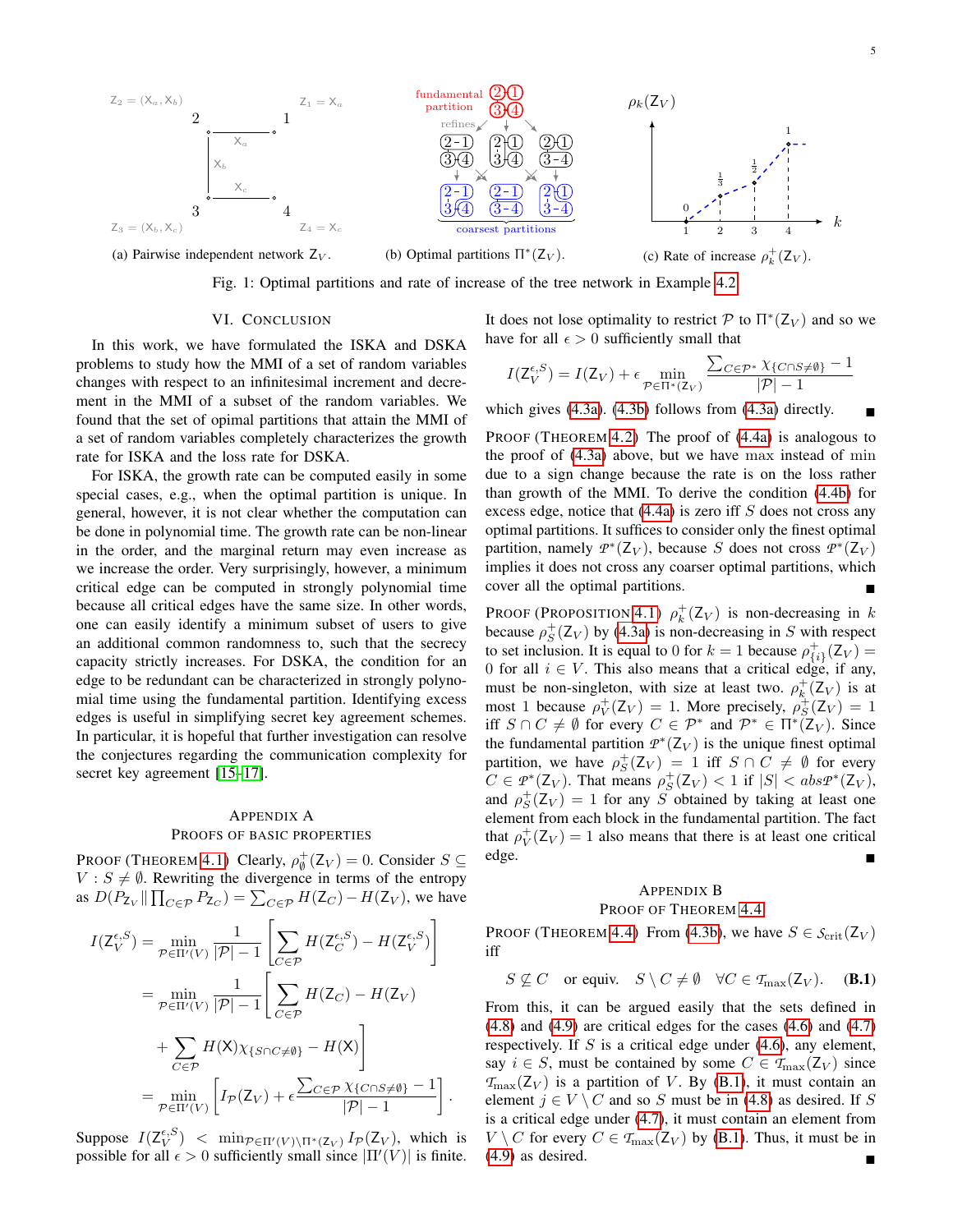It remains to prove Lemma [4.1.](#page-3-7) We do so using the idea of *zero-singleton-submodular* function in [\[22\]](#page-6-19). Denote the fundamental partition as

$$
\mathcal{P}^*(Z_V) = (C_1^*, \dots, C_\ell^*)
$$
 (B.2)

by indexing the blocks from 1 to  $\ell = |p^*(Z_V)|$ . Define g:  $2^{[\ell]} \mapsto \mathbb{R}$  as

$$
g(B) := h_{\gamma} \left( \bigcup_{i \in B} C_i^* \right) - \sum_{i \in B} h_{\gamma}(C_i^*) \quad \text{for } B \subseteq [\ell] \tag{B.3}
$$

with  $\gamma := I(RZ_V)$  and  $h_{\gamma}(C) := H(Z_C) - \gamma$  is the residual randomness defined in [\[4\]](#page-6-3). It follows immediately that  $q$  is submodular with

$$
g({i}) = 0 \quad \text{for } i \in [\ell], \tag{B.4}
$$

<span id="page-5-2"></span>and is therefore called a zero-singleton-submodular function. It can also be shown to be non-negative over non-empty sets.

**Proposition B.1** ([\[22,](#page-6-19) p.198])  $g(B) \ge 0$  *for all*  $B \subseteq [\ell]$ :  $B \neq \emptyset$ *. The* zero sets *of g*,

$$
\mathcal{Z}(g) := \{ B \subseteq [\ell] : g(B) = 0 \}
$$
 (B.5)

*forms an* intersecting family*, i.e.*

$$
U \cap W, U \cup W \in Z(g) \text{ for all } U, W \in Z(g) : U \cap W \neq \emptyset
$$
\n(B.6)

*Furthermore,*

$$
\left\{ \bigcup_{i \in B} C_i^* : B \in \mathcal{Z}(g) \right\} = \bigcup \Pi^*(\mathcal{Z}_V) \cup \{ V \}, \qquad \textbf{(B.7)}
$$

and so  $\bigcup \Pi^*(Z_V) \cup \{V\}$  *is also an intersecting family.*  $\Box$ 

PROOF For any partition  $P \in \Pi(|\ell|)$ ,

$$
g[\mathcal{P}] := \sum_{C \in \mathcal{P}} g(C)
$$
  
= 
$$
\sum_{C \in \mathcal{P}} h_{\gamma} \left( \bigcup_{i \in C} C_i^* \right) - \sum_{i=1}^{\ell} h_{\gamma}(C_i^*)
$$
  
= 
$$
h_{\gamma} \left[ \left\{ \bigcup_{i \in C} C_i^* : C \in \mathcal{P} \right\} \right] - h_{\gamma} [p^*(\mathcal{Z}_V)] \ge 0,
$$

because, by [\[4,](#page-6-3) Theorem 5.1],  $p^*(Z_V)$  minimizes  $h_\gamma$  over all partitions of V, which include  $\{\bigcup_{i \in C} C_i^* : C \in \mathcal{P}\}.$ Furthermore, we have equality  $g[\mathcal{P}] = 0$  for  $\mathcal{P} \in \Pi'([\ell])$  iff

$$
\left\{\bigcup\nolimits_{i\in C} C_i^* : C \in \mathcal{P}\right\} \in \Pi^*(\mathsf{Z}_V).
$$

Suppose to the contrary that  $g(B) < 0$  for some non-empty  $B \subseteq [\ell]$ . Then,  $g[\{B\} \cup {\{\{i\}}, i \in [\ell] \setminus B\}] < 0$  by the zero-singleton property [\(B.4\)](#page-5-0), but this contradicts  $g[\mathcal{P}] \geq 0$  above for all  $\mathcal{P} \in \Pi([\ell])$ . This proves the non-negativity of g over non-empty sets.

For  $U, W \in Z(g) : U \cap W \neq \emptyset$ , we have

$$
0 \ge g(U) - g(U \cap W) \ge g(U \cup W) - g(W) \ge 0
$$

where the second inequality is by the submodularity of  $g$ , and the first and last inequalities are because  $g(U) = g(W) = 0$ and  $g(U \cap W), g(U \cup W) \geq 0$  by the non-negativity of q over non-empty sets argued above. Thus, all inequalities are satisfied with equality and so  $q(U \cap W) = q(U \cup W) = 0$  as desired for  $Z(q)$  to be an intersecting family.

<span id="page-5-5"></span>It remains to prove [\(B.7\)](#page-5-1). By [\[4,](#page-6-3) Theorem 5.2], every partition in  $\Pi^*(Z_V) \cup \{\{V\}\}\$ is coarser than  $\mathcal{P}^*(Z_V)$  and can therefore be expressed as  $\{\bigcup_{i \in C} C_i^* : C \in \mathcal{P}\} \in \Pi'(V)$  for some  $\mathcal{P} \in \Pi'([\ell])$ . By optimality,  $g[\mathcal{P}] = 0$ , and so  $g(C) = 0$ for all  $C \in \mathcal{P}$  since C is non-empty and q is non-negative over non-empty sets as argued before. Conversely, suppose  $g(B) = 0$ . Then  $g[\{B\} \cup \{\{i\}, i \in [\ell] \setminus B\}] = 0$  by [\(B.4\)](#page-5-0), and so  $\bigcup_{i \in B} C_i^*$  is a block of an optimal partition, namely  ${\{\bigcup_{i \in B} C_i^*\}}$   $\cup$   $\{C_i^* : i \in [\ell] \setminus B\}$ . This completes the proof of [\(B.7\)](#page-5-1). Since  $C_i^*$ 's are disjoint, the fact that  $\mathcal{Z}(g)$  is an intersecting family implies that  $\bigcup \Pi^*(Z_V) \cup \{V\}$  is. ■

<span id="page-5-0"></span>PROOF (LEMMA [4.1\)](#page-3-7) We first argue that: for any distinct  $C_1, C_2 \in \mathcal{T}_{\text{max}}(\mathsf{Z}_V)$ , we have

<span id="page-5-4"></span>
$$
C_1 \cap C_2 \neq \emptyset \text{ implies } C_1 \cup C_2 = V. \tag{B.8}
$$

<span id="page-5-6"></span>To show this, note that  $C_1$  and  $C_2$  are maximal sets from  $\bigcup \Pi^*(Z_V)$  by definition [\(4.5\)](#page-3-8). By Proposition [B.1,](#page-5-2)  $\bigcup \Pi^*(Z_V) \cup \{V\}$  is an intersecting family and so  $C_1 \cap C_2 \neq \emptyset$ implies  $C_1 \cup C_2$  is also in the family. Suppose to the contrary that  $C_1 \cup C_2 \neq V$ , then  $C_1 \cup C_2$  is a strictly larger set in  $\bigcup \Pi^*(Z_V)$  than the distinct sets  $C_1$  and  $C_2$ , which contradicts the maximality.

Next, we argue that if there exists distinct  $C_1, C_2 \in$  $T_{\text{max}}(Z_V)$  such that  $C_1 \cap C_2 \neq \emptyset$ , then

<span id="page-5-3"></span>
$$
C \cap C' \neq \emptyset \text{ for all } C, C' \in \mathcal{T}_{\text{max}}(\mathsf{Z}_V). \tag{B.9}
$$

<span id="page-5-1"></span>Indeed, we have a stronger statement that

$$
\emptyset \neq (V \setminus C_1) \subseteq C \text{ for all } C \in \mathcal{T}_{\text{max}}(\mathsf{Z}_V) \setminus \{C_1\}. \quad \textbf{(B.10)}
$$

If  $C = C_2$ , we have [\(B.10\)](#page-5-3) directly from [\(B.8\)](#page-5-4). Suppose  $C \neq$  $C_2$ . Then,  $C_1 \cap C \neq \emptyset$  because  $C \cap V \setminus C_2 \neq \emptyset$  by the maximality of  $C \neq C_2$ , and  $V \setminus C_2 \subseteq C_1$  by [\(B.8\)](#page-5-4) that  $C_1 \cup C_2 = V$ . Applying [\(B.8\)](#page-5-4) again with  $C_2$  replaced by C, we have  $C_1 \cup C = V$  as desired.

By the contrapositive statement of [\(B.10\)](#page-5-3), if  $C_1 \cap C_2 = \emptyset$ for some distinct  $C_1, C_2 \in \mathcal{T}_{\text{max}}(\mathcal{Z}_V)$ , then all the sets in  $T_{\text{max}}(Z_V)$  must be disjoint, and so we have [\(4.6\)](#page-3-0) since every element in V must be covered by at least one block of an optimal partition. In the other case when every distinct  $C_1, C_2 \in \mathcal{T}_{\text{max}}(\mathcal{Z}_V)$  must intersect, [\(B.8\)](#page-5-4) implies  $C_1 \cup C_2 =$ V, or equivalently,  $(V \setminus C_1) \cap (V \setminus C_2) = \emptyset$ , which implies [\(4.7\)](#page-3-1) as desired.

By [\(B.7\)](#page-5-1),  $T_{\text{max}}(Z_V)$  can be obtained from the maximal zero sets in  $\mathcal{Z}(g)$  together with the fundamental partitions  $\mathcal{P}^*(\mathcal{Z}_V)$ . The maximal zero set not containing an element  $i \in [\ell]$ , can be computed in strongly polynomial time as follows: Starting with  $C = \emptyset$ , add an element from  $[\ell] \setminus \{i\}$  to C repeatedly as long as  $\min_{C' \in 2^{\lceil \ell \rceil \setminus \{i\}}: C \subseteq C'} g(C') = 0$ . The minimization is repeated at most  $O(|V|^2)$  times and can be solved in strongly polynomial time using some existing algorithm for submodular function minimization over a lattice family [\[19\]](#page-6-16). Hence,  $T_{\text{max}}(Z_V)$  and therefore  $S_{\text{crit}}(Z_V)$  can be computed in strongly polynomial time by Theorem [4.4.](#page-3-2)